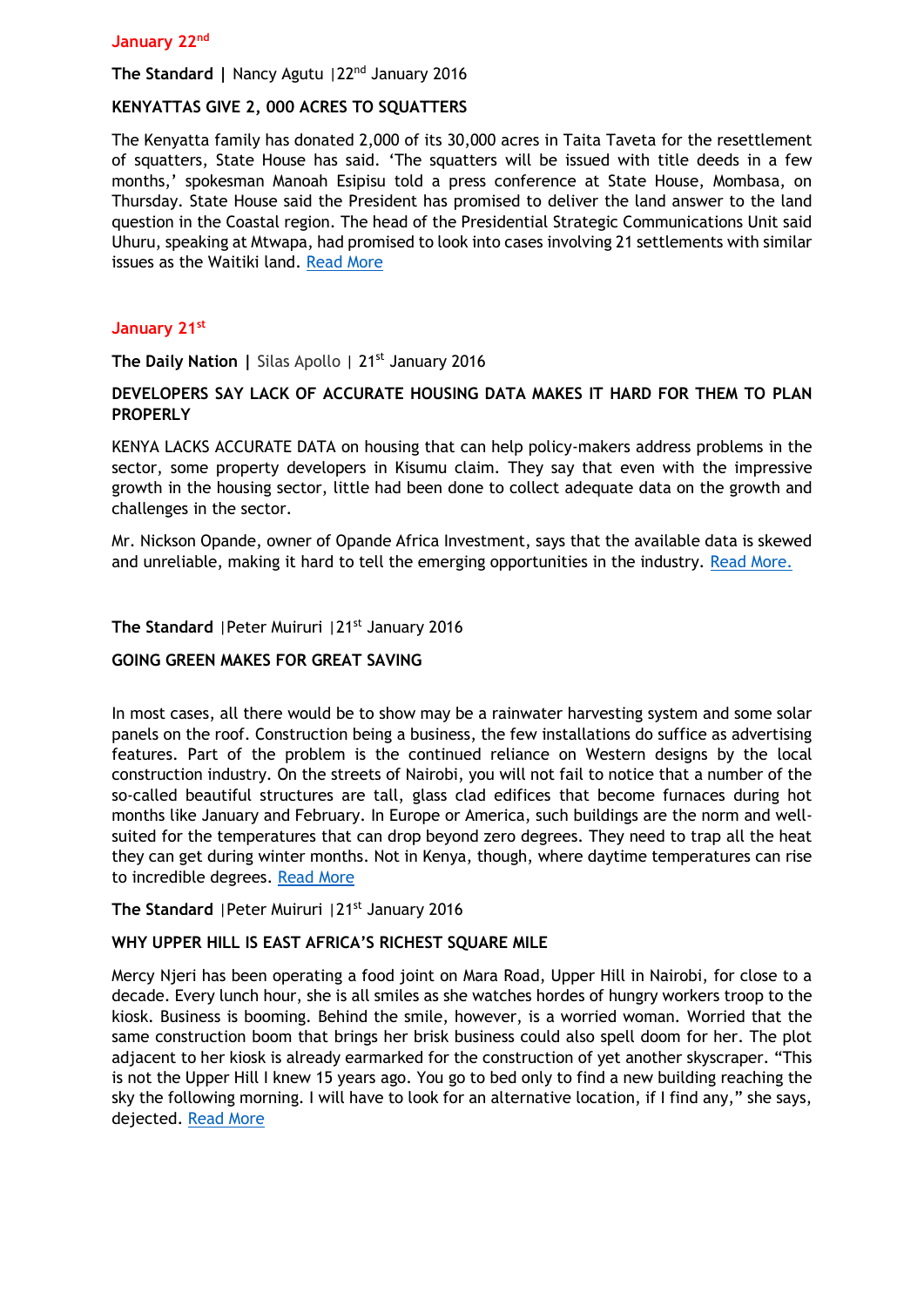# **The Standard** | Nanjinia Wamuswa | 21<sup>st</sup> January 2016

# **YOUTH AND WOMEN SHOULD BE HELPED TO OWN LAND, PROPERTY'**

It is a land selling process where the buyer is granted a right to buy a parcel of land at a fixed price at a defined future date. The buyer pays a deposit as a sign of commitment. The seller then holds the parcel of land for the buyer at the agreed price until the full price is paid. After the buyer pays the deposit, he or she is issued with a ceremonial certificate. He or she gets the actual title deed upon clearing the agreed payment. After paying the deposit, one can continue paying installments or wait and pay whole amount at the expiry of the agreed period. When did you launch this idea and what has been the market response? [Read More](file:///C:/Users/KPDA%20LAPTOP/Downloads/Read%20more%20at:%20http:/www.standardmedia.co.ke/lifestyle/article/2000188821/youth-and-women-should-be-helped-to-own-land-property)

## The Standard | H&A correspondent | 21<sup>st</sup> January 2016

#### **REGULATOR CONDUCTS SKILLS GAP AUDIT IN CONSTRUCTION INDUSTRY**

The National Construction Authority (NCA) is undertaking a base line survey in conjunction with the Kenya National Bureau of Statistics on skills gap and locally-produced materials in the construction industry. According to NCA executive director Daniel Manduku, the regulator is also doing a mapping and assessment of existing construction training institutions in the country. National Construction Authority officials at a construction site. NCA has from last year to date done almost 2,000 sting operations in which construction sites have been suspended until they comply with building regulations. The authority, which was established through the National Construction Authority Act and came into force in 2013, is charged with overseeing and regulating the construction industry, which includes registering contractors and other players. [Read More](file:///C:/Users/KPDA%20LAPTOP/Downloads/Read%20more%20at:%20http:/www.standardmedia.co.ke/lifestyle/article/2000188816/regulator-conducts-skills-gap-audit-in-construction-industry)

## **The Standard |** F.T. Odhiambo | 21st January 2016

## **WHY TITLES GIVEN TO WAITIKI LAND BENEFICIARIES MAY BE IRREGULAR**

The validity of the title deeds issued to the beneficiaries of Waitiki land in Mombasa County recently is suspect as the procedure used is not supported by any existing land law. Maybe this is because the process was actually the formalisation of an illegality to benefit those who had invaded the land. The initial invaders claimed it was their ancestral land. They went on to demarcate the land and sold plots to unsuspecting buyers who later transformed from purchasers to squatters to benefit from the settlement programme for the landless and internally displaced persons. President Uhuru Kenyatta hands out a title deed to a Waitiki land beneficiary. Some experts are questioning the law on which the process was based. This trend is dangerous as it goes against the principle of land policy, particularly in regard to security of land rights, which is enshrined in the constitution. The principle states that any Kenyan has a right either individually or in association with others to acquire and own property of any description in any part of Kenya as long as the acquisition is lawful**. [Read More](file:///C:/Users/KPDA%20LAPTOP/Downloads/Read%20more%20at:%20http:/www.standardmedia.co.ke/lifestyle/article/2000188820/why-titles-given-to-waitiki-land-beneficiaries-may-be-irregular)**

#### **January 20th**

The Standard | Paul Wafula | 20<sup>th</sup> January 2016

## **MOST BUILDINGS COMING UP ACROSS KENYA ARE SUBSTANDARD, NCA WARNS**

NCA also says many contractors are still not registering their projects with the authority, in what is adding to the mess in the construction sector, which is in dire need of proper regulation. The authority said it has so far conducted 7,835 site visits across the country. Out of these, only 4,500 were registered. This means that at least a third of the buildings coming up are not approved for quality. [Read More.](http://www.standardmedia.co.ke/business/article/2000188671/most-buildings-coming-up-across-kenya-are-substandard-nca-warns)